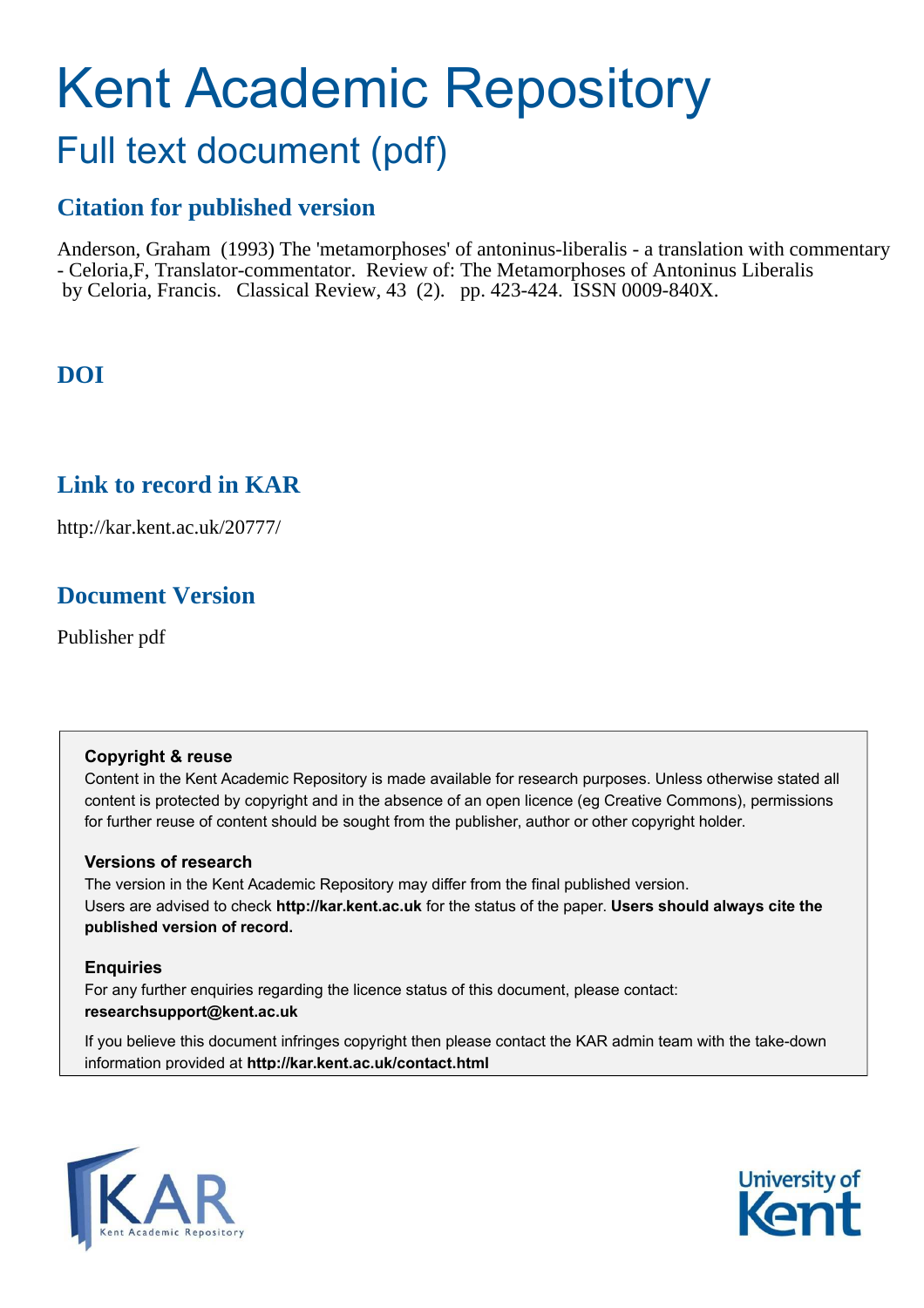## **The Classical Review**

http://journals.cambridge.org/CAR

Additional services for **The Classical Review:** 

Email alerts: Click here **Subscriptions: Click here** Commercial reprints: Click here Terms of use: Click here



### **Francis Celoria: The Metamorphoses of** Antoninus Liberalis: a Translation with a Commentary. Pp. x + 241. London and New York: Routledge, 1992. £35.

Graham Anderson

The Classical Review / Volume 43 / Issue 02 / October 1993, pp 423 - 424 DOI: 10.1017/S0009840X00288161, Published online: 16 February 2009

Link to this article: http://journals.cambridge.org/abstract S0009840X00288161

#### How to cite this article:

Graham Anderson (1993). The Classical Review, 43, pp 423-424 doi:10.1017/ S0009840X00288161

**Request Permissions: Click here** 

CAMBRIDGE JOURNALS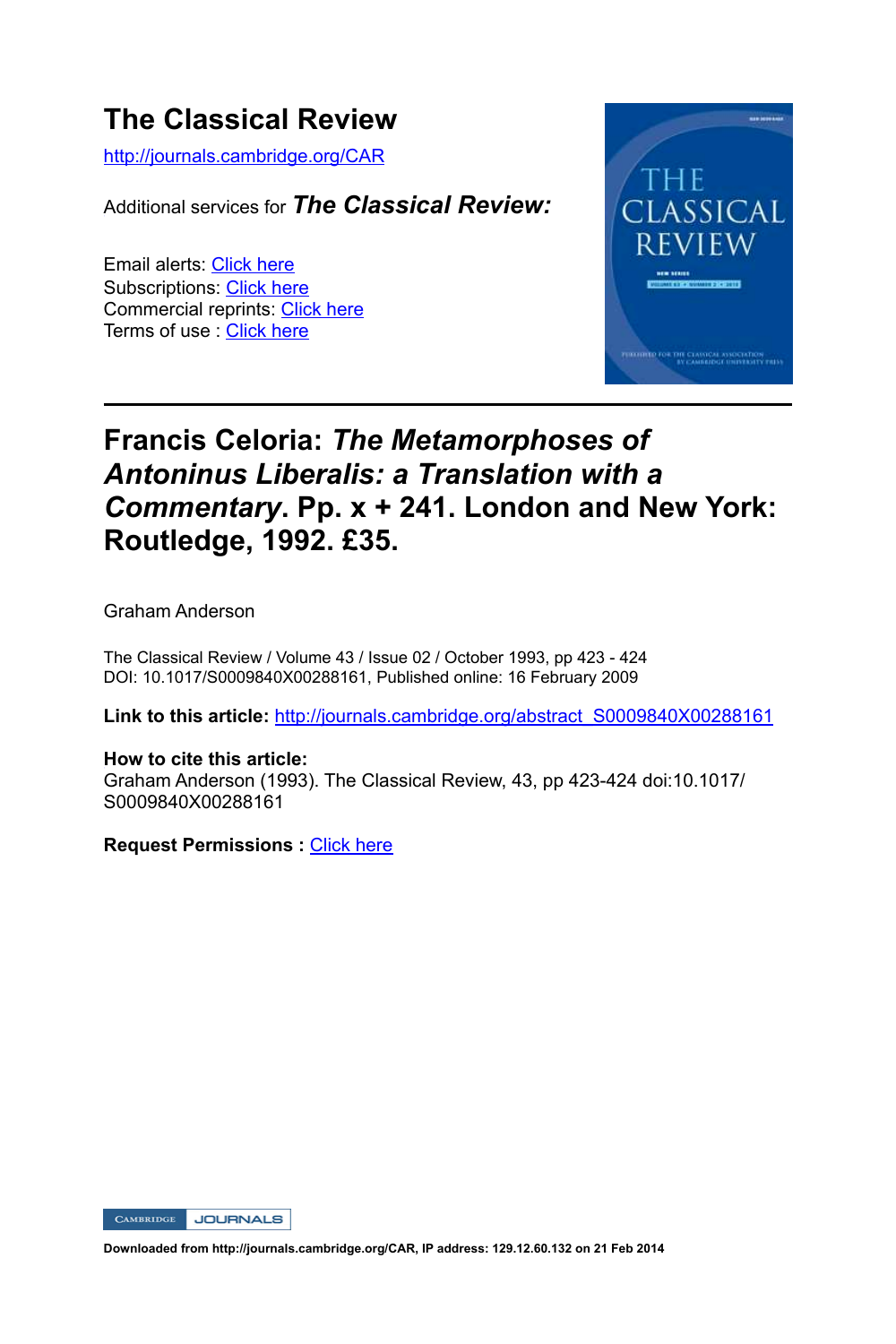#### THE CLASSICAL REVIEW 423

In his elaborate Commentary H. aimed to present the Egyptian sources of Plutarch's work. There are basic inadequacies in this facet of his study: see my remarks in op. cit. 4-5 and also the strictures of Jean Hani in his *La Religion egyptienne dans lapensee de Plutarque* (Paris, 1976), 23. The enduring merit of H.'s Commentary rests on two other features: first, his mastery of the comparative literary material in Greek and Latin which formed a part of his excellent *Fontes Historiae Religionis Aegyptiacae* (1922-5); secondly, his authority in the field of the Greek magical papyri, where the two volumes of his *Griechisch-Agyptischer Offenbarungszauber* (1921; 1924) retain their importance. The German publisher has done a good job of the re-issue. Although the format is smaller, the printed text is still clear and it is an obvious boon to have the two parts in one volume.

*University of Wales, Swansea* J. GWYN GRIFFITHS

RICHARD J. DURLING (ed.): *Galenus Latinus II. Burgundio of Pisa's Translation of Galen's IJEPI TQN TIEnONQOTQN TOIJQN*' *De interioribus'.* (Ars Medica II Abteilung. Griechisch-Lateinische Medizin. Band 6/2 B.) Vol. 1, Introduction and Text. Pp. 1–178. Vol. 2, Critical Notes and Indices. Pp. 185-450. Stuttgart: Franz Steiner, 1992. Paper, DM 178.

This is an edition of the Latin translation of Galen's  $\pi \epsilon \rho \partial \psi \pi \epsilon \tau \partial \psi \partial \phi \partial \phi$   $\tau \partial \tau \omega \nu$ , De *Interioribus,* better known as the *De Locis Affectis,* done by Burgundio of Pisa in the twelfth century. Vol. 1 contains introductory essays and the Latin version. Vol. 2 contains not so much critical notes, as its title has it, as critical apparatuses and indices. One critical apparatus compares the Latin version with the Greek text, where we still have no modern edition and have therefore to rely on Kiihn (Galen, *Opera Omnia,* Leipzig, 1821-33). A second apparatus gives variants as between the five manuscripts of Burgundio's translation. Of particular note are the section of the introduction devoted to Burgundio's scientific vocabulary, especially his neologisms, and the two indices that tabulate first Greek terms, giving Burgundio's Latin equivalent(s), and then the major Latin terms, with the Greek ones they are used to render. It will be for subsequent historians of medicine to make the best use of the scholarly tool that Durling has now provided.

*Darwin College, Cambridge* G. E. R. LLOYD

#### FRANCIS CELORIA: *The Metamorphoses of Antoninus Liberalis: a Translation with a Commentary.* Pp. x + 241. London and New York: Routledge, 1992. £35.

This book comes as something of a surprise. Those scholars who use Antoninus Liberalis at all are resigned to doing so mainly to supply cross-references to Ovid's *Metamorphoses* and its Hellenistic predecessors, in much the same way as one might refer to Parthenius when working on the Greek novel. Now we have a translation and keyed commentary (without Greek text) which invites general classicists and many others to approach Antoninus' collection as a whole. The result for many readers may be simultaneous fascination and incomprehension. Antoninus' summaries of stories are frustratingly short, and exhibit a sometimes monotonous frequency of offended gods, metamorphoses (notably into birds), and sometimes obscurely summarised local legends. But C. has done much to ease the reader into what to look for. He is well read in Greek bird lore, less inhibited than many classicists (including H. J. Rose) in linking myth and the standard folklore indexes, and good at pin-pointing the essential oddity of this or that individual narrative. And he is not ashamed to provide elementary information for those from other disciplines who will need it.

Occasionally one feels that some banal generalisation has usurped the place of an essential supporting reference: in particular the long introductory note on Typhon (Antoninus 28) could easily accommodate the reference to Nicander's commentator for the claim that Typhon's blood